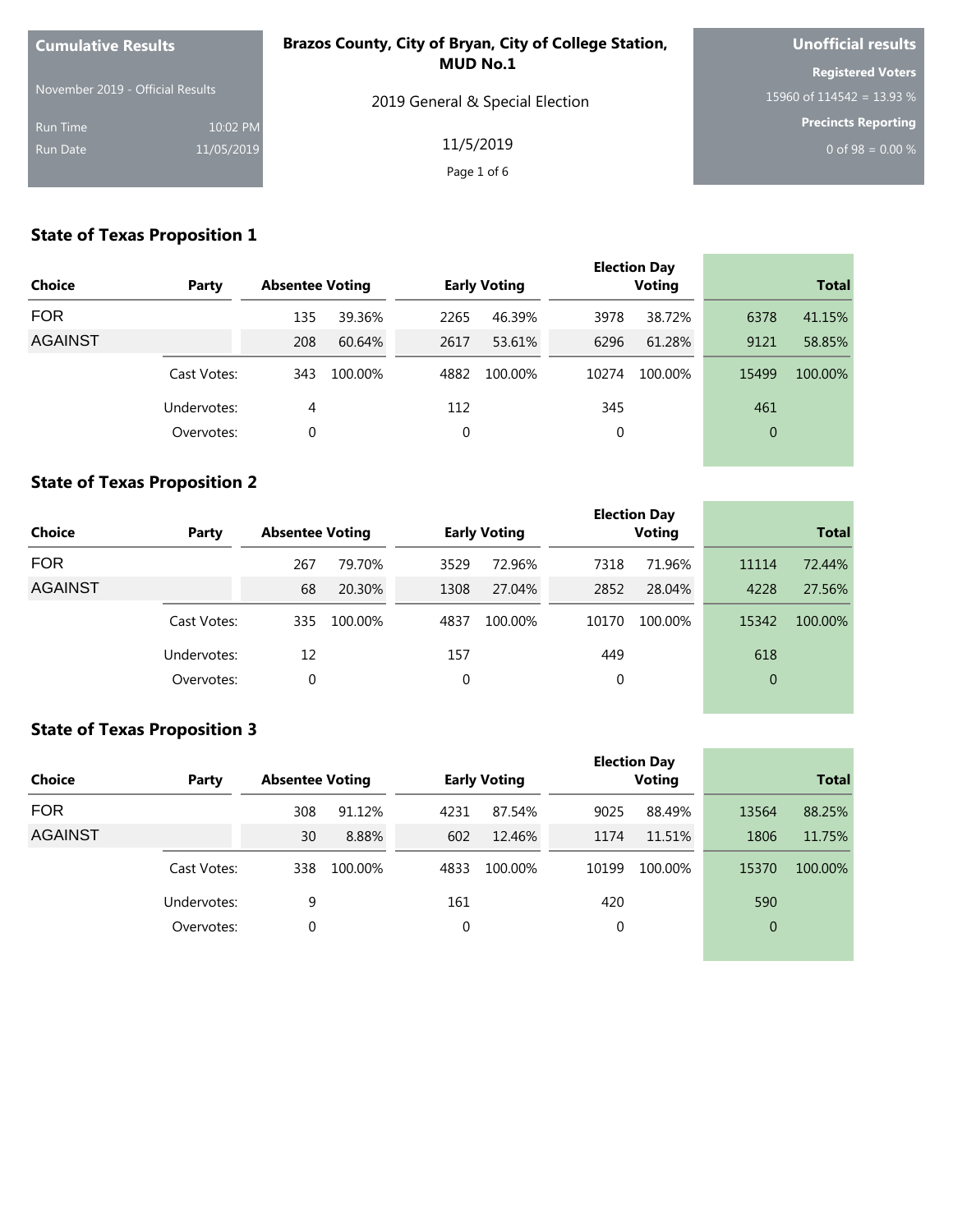| <b>Cumulative Results</b>        |            | Brazos County, City of Bryan, City of College Station, | <b>Unofficial results</b>  |
|----------------------------------|------------|--------------------------------------------------------|----------------------------|
|                                  |            | <b>MUD No.1</b>                                        | <b>Registered Voters</b>   |
| November 2019 - Official Results |            | 2019 General & Special Election                        | 15960 of 114542 = 13.93 %  |
| Run Time                         | 10:02 PM   |                                                        | <b>Precincts Reporting</b> |
| Run Date                         | 11/05/2019 | 11/5/2019                                              | 0 of 98 = $0.00\%$         |
|                                  |            | Page 2 of 6                                            |                            |

|                |             |                        |         |      |                     |       | <b>Election Day</b> |              |              |
|----------------|-------------|------------------------|---------|------|---------------------|-------|---------------------|--------------|--------------|
| <b>Choice</b>  | Party       | <b>Absentee Voting</b> |         |      | <b>Early Voting</b> |       | <b>Voting</b>       |              | <b>Total</b> |
| <b>FOR</b>     |             | 234                    | 69.64%  | 3322 | 68.71%              | 7523  | 73.00%              | 11079        | 71.58%       |
| <b>AGAINST</b> |             | 102                    | 30.36%  | 1513 | 31.29%              | 2783  | 27.00%              | 4398         | 28.42%       |
|                | Cast Votes: | 336                    | 100.00% | 4835 | 100.00%             | 10306 | 100.00%             | 15477        | 100.00%      |
|                | Undervotes: | 11                     |         | 159  |                     | 313   |                     | 483          |              |
|                | Overvotes:  | 0                      |         | 0    |                     | 0     |                     | $\mathbf{0}$ |              |
|                |             |                        |         |      |                     |       |                     |              |              |

#### **State of Texas Proposition 5**

| <b>Choice</b>  | Party       | <b>Absentee Voting</b> |         |      | <b>Early Voting</b> |       | <b>Election Day</b><br><b>Voting</b> |          | <b>Total</b> |
|----------------|-------------|------------------------|---------|------|---------------------|-------|--------------------------------------|----------|--------------|
| <b>FOR</b>     |             | 313                    | 92.06%  | 4392 | 90.48%              | 9409  | 91.25%                               | 14114    | 91.03%       |
| <b>AGAINST</b> |             | 27                     | 7.94%   | 462  | 9.52%               | 902   | 8.75%                                | 1391     | 8.97%        |
|                | Cast Votes: | 340                    | 100.00% | 4854 | 100.00%             | 10311 | 100.00%                              | 15505    | 100.00%      |
|                | Undervotes: |                        |         | 140  |                     | 308   |                                      | 455      |              |
|                | Overvotes:  | 0                      |         | 0    |                     | 0     |                                      | $\theta$ |              |
|                |             |                        |         |      |                     |       |                                      |          |              |

the control of the control of the control of

the control of the control of the control of

#### **State of Texas Proposition 6**

| <b>Choice</b>  | Party       | <b>Absentee Voting</b> |         |      | <b>Early Voting</b> |       | <b>Election Day</b><br><b>Voting</b> |                | <b>Total</b> |
|----------------|-------------|------------------------|---------|------|---------------------|-------|--------------------------------------|----------------|--------------|
| <b>FOR</b>     |             | 246                    | 74.55%  | 3270 | 68.17%              | 6877  | 67.90%                               | 10393          | 68.13%       |
| <b>AGAINST</b> |             | 84                     | 25.45%  | 1527 | 31.83%              | 3251  | 32.10%                               | 4862           | 31.87%       |
|                | Cast Votes: | 330                    | 100.00% | 4797 | 100.00%             | 10128 | 100.00%                              | 15255          | 100.00%      |
|                | Undervotes: | 17                     |         | 197  |                     | 491   |                                      | 705            |              |
|                | Overvotes:  | $\mathbf 0$            |         | 0    |                     | 0     |                                      | $\overline{0}$ |              |
|                |             |                        |         |      |                     |       |                                      |                |              |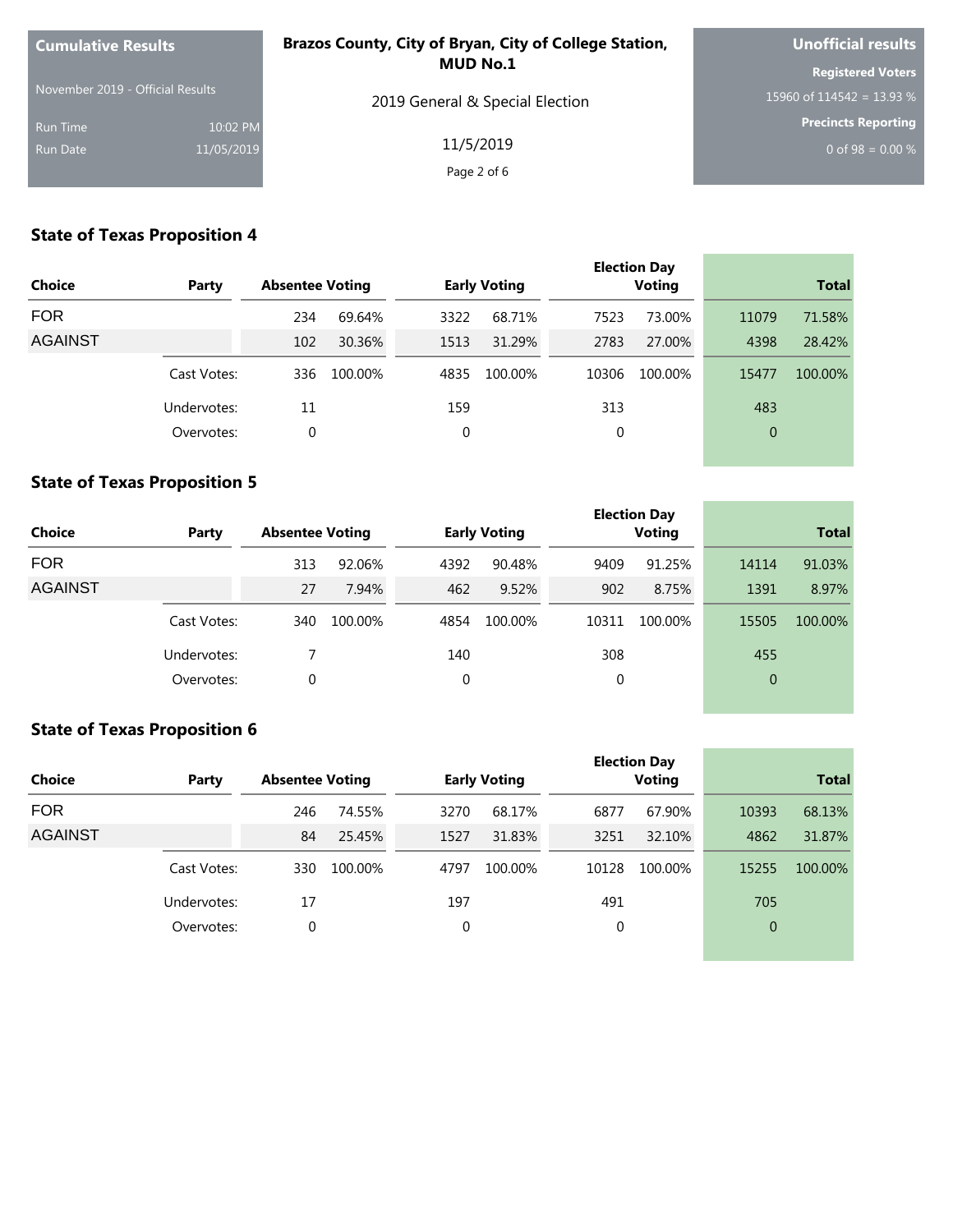| <b>Cumulative Results</b>        |            | Brazos County, City of Bryan, City of College Station, | <b>Unofficial results</b>  |
|----------------------------------|------------|--------------------------------------------------------|----------------------------|
|                                  |            | <b>MUD No.1</b>                                        | <b>Registered Voters</b>   |
| November 2019 - Official Results |            | 2019 General & Special Election                        | 15960 of 114542 = 13.93 %  |
| Run Time                         | 10:02 PM   |                                                        | <b>Precincts Reporting</b> |
| Run Date                         | 11/05/2019 | 11/5/2019                                              | 0 of 98 = $0.00\%$         |
|                                  |            | Page 3 of 6                                            |                            |

|                |             |                        |         |      |                     |       | <b>Election Day</b> |              |              |
|----------------|-------------|------------------------|---------|------|---------------------|-------|---------------------|--------------|--------------|
| <b>Choice</b>  | Party       | <b>Absentee Voting</b> |         |      | <b>Early Voting</b> |       | <b>Voting</b>       |              | <b>Total</b> |
| <b>FOR</b>     |             | 287                    | 83.92%  | 3820 | 79.47%              | 8108  | 79.91%              | 12215        | 79.86%       |
| <b>AGAINST</b> |             | 55                     | 16.08%  | 987  | 20.53%              | 2039  | 20.09%              | 3081         | 20.14%       |
|                | Cast Votes: | 342                    | 100.00% | 4807 | 100.00%             | 10147 | 100.00%             | 15296        | 100.00%      |
|                | Undervotes: | 5                      |         | 187  |                     | 472   |                     | 664          |              |
|                | Overvotes:  | 0                      |         | 0    |                     | 0     |                     | $\mathbf{0}$ |              |
|                |             |                        |         |      |                     |       |                     |              |              |

#### **State of Texas Proposition 8**

| <b>Choice</b>  | Party       | <b>Absentee Voting</b> |         |      | <b>Early Voting</b> |       | <b>Election Day</b><br><b>Voting</b> |          | <b>Total</b> |
|----------------|-------------|------------------------|---------|------|---------------------|-------|--------------------------------------|----------|--------------|
| <b>FOR</b>     |             | 308                    | 89.80%  | 3929 | 81.24%              | 8305  | 81.25%                               | 12542    | 81.44%       |
| <b>AGAINST</b> |             | 35                     | 10.20%  | 907  | 18.76%              | 1916  | 18.75%                               | 2858     | 18.56%       |
|                | Cast Votes: | 343                    | 100.00% | 4836 | 100.00%             | 10221 | 100.00%                              | 15400    | 100.00%      |
|                | Undervotes: | 4                      |         | 158  |                     | 398   |                                      | 560      |              |
|                | Overvotes:  | 0                      |         | 0    |                     | 0     |                                      | $\theta$ |              |
|                |             |                        |         |      |                     |       |                                      |          |              |

the control of the control of the control of

#### **State of Texas Proposition 9**

| <b>Choice</b>  | Party       | <b>Absentee Voting</b> |         |      | <b>Early Voting</b> |      | <b>Election Day</b><br><b>Voting</b> |                | <b>Total</b> |
|----------------|-------------|------------------------|---------|------|---------------------|------|--------------------------------------|----------------|--------------|
| <b>FOR</b>     |             | 217                    | 65.76%  | 2640 | 56.76%              | 5321 | 54.92%                               | 8178           | 55.75%       |
| <b>AGAINST</b> |             | 113                    | 34.24%  | 2011 | 43.24%              | 4368 | 45.08%                               | 6492           | 44.25%       |
|                | Cast Votes: | 330                    | 100.00% | 4651 | 100.00%             | 9689 | 100.00%                              | 14670          | 100.00%      |
|                | Undervotes: | 17                     |         | 343  |                     | 930  |                                      | 1290           |              |
|                | Overvotes:  | 0                      |         | 0    |                     | 0    |                                      | $\overline{0}$ |              |
|                |             |                        |         |      |                     |      |                                      |                |              |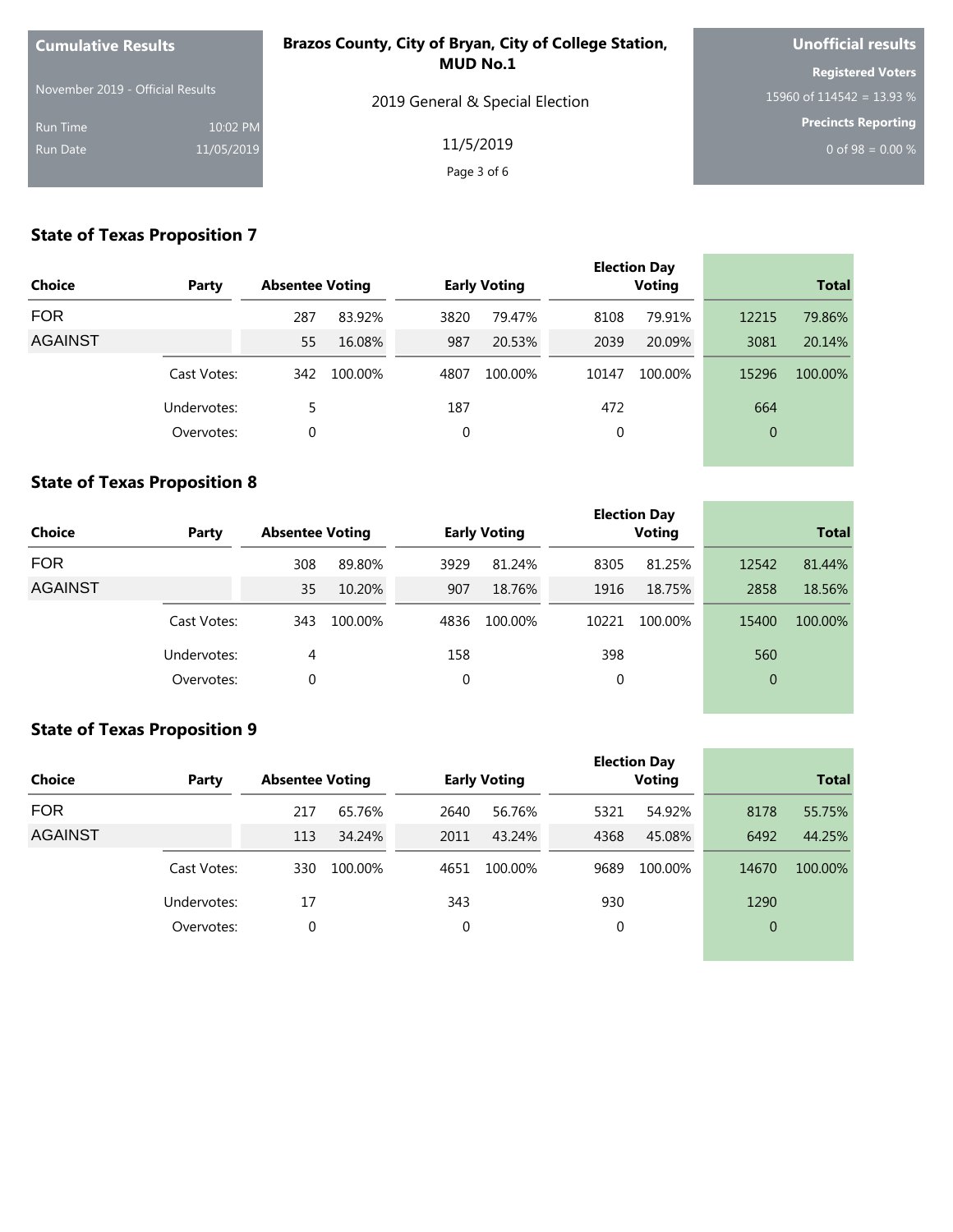| <b>Cumulative Results</b>        |            | Brazos County, City of Bryan, City of College Station, | <b>Unofficial results</b>  |
|----------------------------------|------------|--------------------------------------------------------|----------------------------|
| November 2019 - Official Results |            | <b>MUD No.1</b>                                        | <b>Registered Voters</b>   |
|                                  |            | 2019 General & Special Election                        | 15960 of 114542 = 13.93 %  |
| <b>Run Time</b>                  | 10:02 PM   |                                                        | <b>Precincts Reporting</b> |
| <b>Run Date</b>                  | 11/05/2019 | 11/5/2019                                              | 0 of 98 = $0.00\%$         |
|                                  |            | Page 4 of 6                                            |                            |

| <b>Choice</b><br>Party |             | <b>Absentee Voting</b> |         |      | <b>Early Voting</b> |       | <b>Election Day</b><br><b>Voting</b> | <b>Total</b> |         |
|------------------------|-------------|------------------------|---------|------|---------------------|-------|--------------------------------------|--------------|---------|
| <b>FOR</b>             |             | 326                    | 94.77%  | 4610 | 95.37%              | 9912  | 96.04%                               | 14848        | 95.80%  |
| <b>AGAINST</b>         |             | 18                     | 5.23%   | 224  | 4.63%               | 409   | 3.96%                                | 651          | 4.20%   |
|                        | Cast Votes: | 344                    | 100.00% | 4834 | 100.00%             | 10321 | 100.00%                              | 15499        | 100.00% |
|                        | Undervotes: | 3                      |         | 160  |                     | 298   |                                      | 461          |         |
|                        | Overvotes:  | 0                      |         | 0    |                     | 0     |                                      | $\theta$     |         |
|                        |             |                        |         |      |                     |       |                                      |              |         |

## **Mayor**

| Choice         | Party       | <b>Absentee Voting</b> | <b>Early Voting</b> | <b>Election Day</b><br><b>Voting</b> | <b>Total</b>    |  |  |
|----------------|-------------|------------------------|---------------------|--------------------------------------|-----------------|--|--|
| Karl P. Mooney |             | 100.00%<br>22          | 1867<br>100.00%     | 100.00%<br>3562                      | 100.00%<br>5451 |  |  |
|                | Cast Votes: | 100.00%<br>22          | 1867<br>100.00%     | 100.00%<br>3562                      | 100.00%<br>5451 |  |  |
|                | Undervotes: | 6                      | 430                 | 852                                  | 1288            |  |  |
|                | Overvotes:  | 0                      | 0                   | 0                                    | $\overline{0}$  |  |  |

the control of the control of the

# **City Council Place 2**

| Choice           | Party       | <b>Absentee Voting</b> |         |      | <b>Early Voting</b> |      | <b>Election Day</b><br><b>Voting</b> | <b>Total</b>   |         |  |
|------------------|-------------|------------------------|---------|------|---------------------|------|--------------------------------------|----------------|---------|--|
| John L. Crompton |             | 14                     | 58.33%  | 1173 | 53.76%              | 2099 | 53.01%                               | 3286           | 53.29%  |  |
| Jerome Rektorik  |             | 10                     | 41.67%  | 1009 | 46.24%              | 1861 | 46.99%                               | 2880           | 46.71%  |  |
|                  | Cast Votes: | 24                     | 100.00% | 2182 | 100.00%             | 3960 | 100.00%                              | 6166           | 100.00% |  |
|                  | Undervotes: | 4                      |         | 115  |                     | 454  |                                      | 573            |         |  |
|                  | Overvotes:  | 0                      |         | 0    |                     | 0    |                                      | $\overline{0}$ |         |  |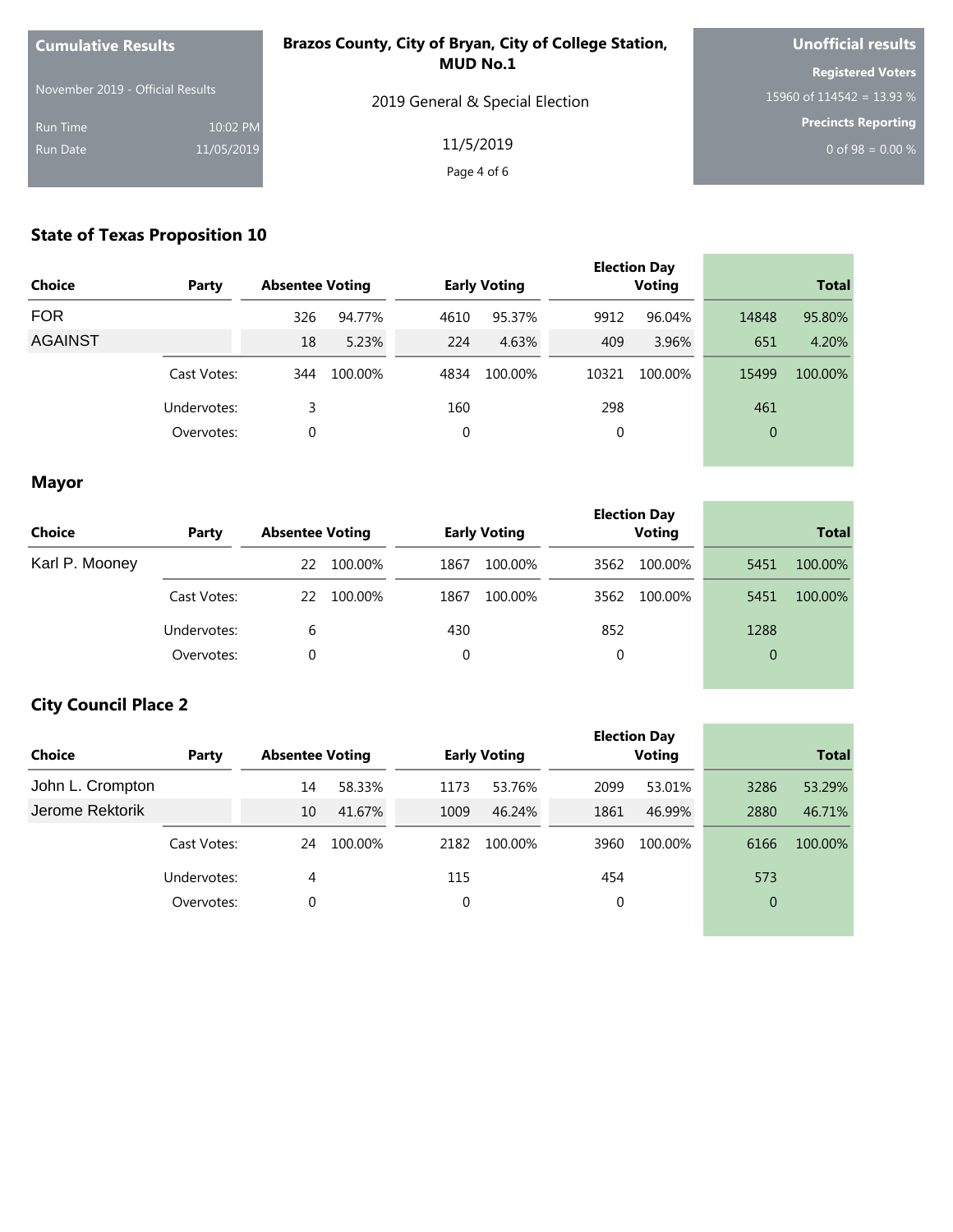| <b>Cumulative Results</b>        |            | Brazos County, City of Bryan, City of College Station, | <b>Unofficial results</b>  |  |  |
|----------------------------------|------------|--------------------------------------------------------|----------------------------|--|--|
| November 2019 - Official Results |            | <b>MUD No.1</b>                                        | <b>Registered Voters</b>   |  |  |
|                                  |            | 2019 General & Special Election                        | 15960 of 114542 = 13.93 %  |  |  |
| <b>Run Time</b>                  | 10:02 PM   |                                                        | <b>Precincts Reporting</b> |  |  |
| <b>Run Date</b>                  | 11/05/2019 | 11/5/2019                                              | 0 of 98 = $0.00\%$         |  |  |
|                                  |            | Page 5 of 6                                            |                            |  |  |

the control of the control of the control of the control of

**Contract Contract Contract** 

٠

## **Mayor**

| Choice            | Party       | <b>Absentee Voting</b> |         |      | <b>Early Voting</b> |      | <b>Election Day</b><br><b>Voting</b> |                | <b>Total</b> |
|-------------------|-------------|------------------------|---------|------|---------------------|------|--------------------------------------|----------------|--------------|
| Robert Rose       |             | 21                     | 7.32%   | 240  | 13.74%              | 494  | 12.61%                               | 755            | 12.69%       |
| Patrick Giammalva |             | 29                     | 10.10%  | 309  | 17.69%              | 671  | 17.13%                               | 1009           | 16.96%       |
| Andrew Nelson     |             | 237                    | 82.58%  | 1198 | 68.57%              | 2751 | 70.25%                               | 4186           | 70.35%       |
|                   | Cast Votes: | 287                    | 100.00% | 1747 | 100.00%             | 3916 | 100.00%                              | 5950           | 100.00%      |
|                   | Undervotes: | 15                     |         | 73   |                     | 199  |                                      | 287            |              |
|                   | Overvotes:  | 0                      |         | 0    |                     | 0    |                                      | $\overline{0}$ |              |
|                   |             |                        |         |      |                     |      |                                      |                |              |

#### **Councilmember Single Member District 1**

| <b>Choice</b>          | Party       | <b>Absentee Voting</b> |         |     | <b>Early Voting</b> |     | <b>Election Day</b><br><b>Voting</b> | <b>Total</b>   |         |
|------------------------|-------------|------------------------|---------|-----|---------------------|-----|--------------------------------------|----------------|---------|
| Reuben Marin           |             | 20                     | 76.92%  | 78  | 61.42%              | 154 | 63.64%                               | 252            | 63.80%  |
| <b>Sedrick Gilbert</b> |             | 6                      | 23.08%  | 49  | 38.58%              | 88  | 36.36%                               | 143            | 36.20%  |
|                        | Cast Votes: | 26                     | 100.00% | 127 | 100.00%             | 242 | 100.00%                              | 395            | 100.00% |
|                        | Undervotes: | 0                      |         |     |                     | 13  |                                      | 16             |         |
|                        | Overvotes:  | 0                      |         | 0   |                     | 0   |                                      | $\overline{0}$ |         |

## **Councilmember Single Member District 2**

|                         |             |    |                        |     |                     |     | <b>Election Day</b> |                |              |
|-------------------------|-------------|----|------------------------|-----|---------------------|-----|---------------------|----------------|--------------|
| <b>Choice</b>           | Party       |    | <b>Absentee Voting</b> |     | <b>Early Voting</b> |     | Voting              |                | <b>Total</b> |
| Rafael Dario Peña III   |             | 11 | 26.83%                 | 100 | 36.50%              | 167 | 36.78%              | 278            | 36.15%       |
| <b>Prentiss Madison</b> |             | 30 | 73.17%                 | 174 | 63.50%              | 287 | 63.22%              | 491            | 63.85%       |
|                         | Cast Votes: | 41 | 100.00%                | 274 | 100.00%             | 454 | 100.00%             | 769            | 100.00%      |
|                         | Undervotes: |    |                        | 6   |                     | 32  |                     | 39             |              |
| Overvotes:              |             | 0  |                        | 0   |                     | 0   |                     | $\overline{0}$ |              |
|                         |             |    |                        |     |                     |     |                     |                |              |